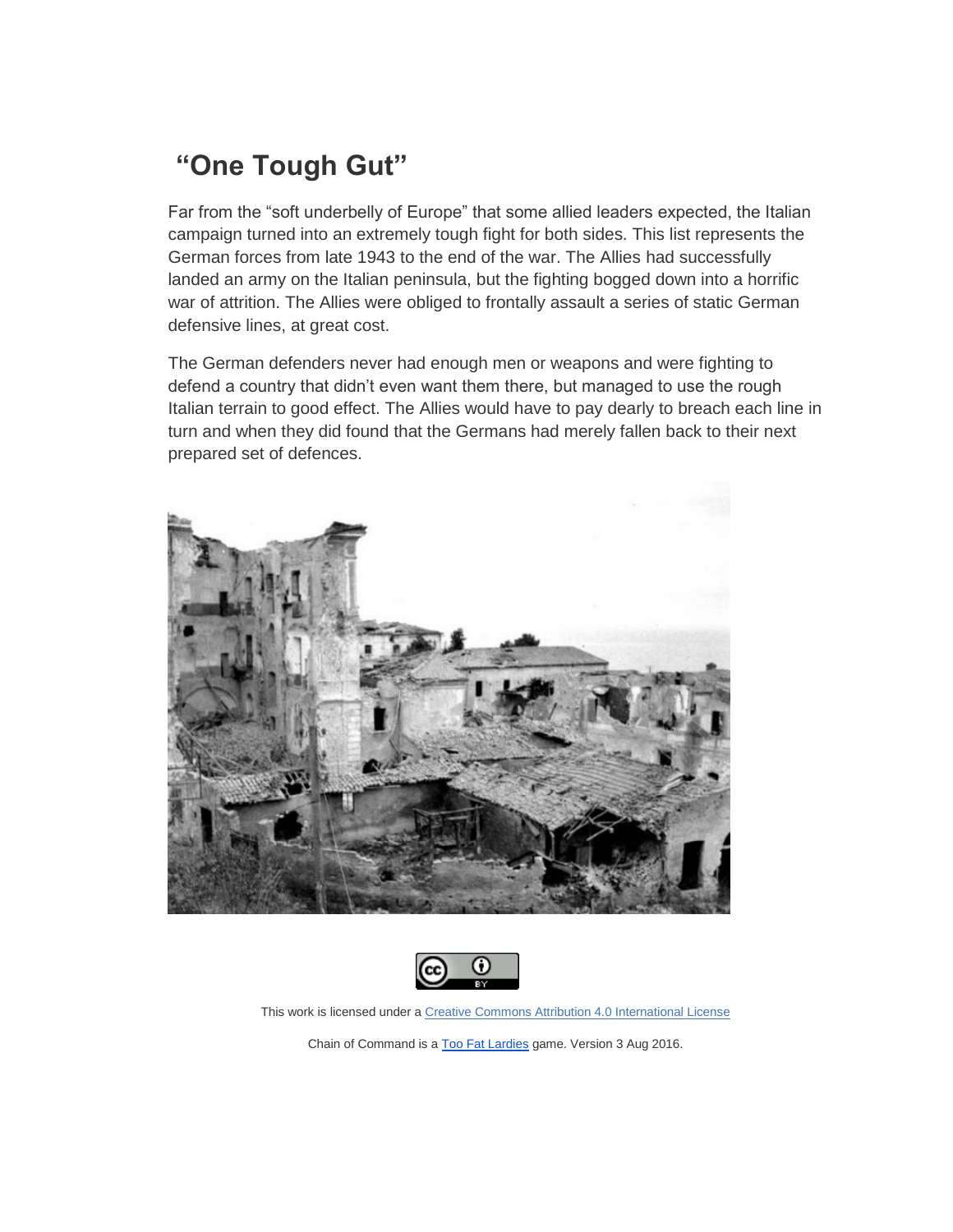# **Army Lists**

A huge array of different units fought in the Italian campaign. During this period of the campaign the Germans were in a defensive posture. Their lines were generally held by infantry and light infantry (eg: Grenadiers, Gebirgsjager, Fallschirmjager) with the Panzer and Panzergrenadier units held in reserve and used in counterattacks.

Use these lists for any of the battles after September 43 when the allies have established themselves at Salerno and the Germans have pulled back to establish defensive lines. This includes the Gustav Line (Cassino), Gothic Line, Anzio, Moro River, Ortona, etc.

**[Grenadiers](http://tinyhordes.com/wp-content/uploads/2016/08/Grenadiers-One-Tough-Gut.pdf)**

**[Jager/Gebirgsjager and other light infantry](http://tinyhordes.com/wp-content/uploads/2016/08/Jagers-One-Tough-Gut.pdf)**

**[Fallschirmjager](http://tinyhordes.com/wp-content/uploads/2016/08/Fallschirmjager-One-Tough-Gut.pdf)**

**[Motorised Panzergrenadiers](http://tinyhordes.com/wp-content/uploads/2017/10/Motorised-PzGrens-One-Tough-Gut.pdf)**

**[Armoured Panzergrenadiers](http://tinyhordes.com/wp-content/uploads/2017/10/Armoured-PzGrens-One-Tough-Gut.pdf)**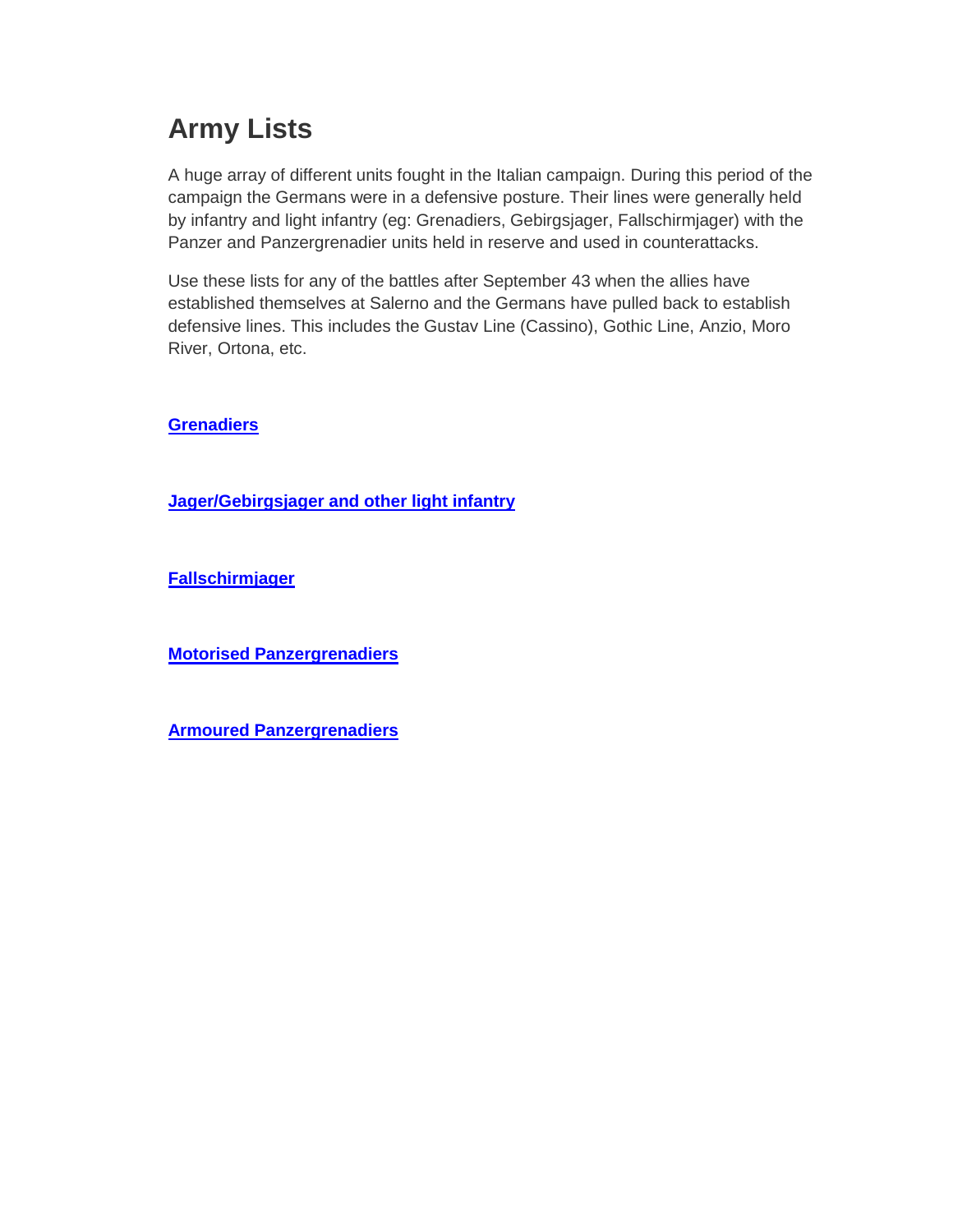# **Support Options**

During this period of the Italy campaign the Germans were in a defensive strategic posture. Their lines were generally held by infantry and light infantry (Gebirgsjager, Fallschirmjager) with the Panzer and Panzergrenadier units held in reserve and used in counterattacks. Access to tanks is therefore restricted to PzGren troops by default. Assault guns and panzerjagers are available to everybody.

### **StuG M42 (Semovente 75-18)**

Armour: 6, AP: 7 HE:6, Average speed, Pintle MG,Low Profile, fixed gun

The Germans never had enough of their own StuGs, so when the Italians capitulated they happily took over the factories producing the Semovente 75- 18 (itself inspired by the StuG III) and brought it into service as the StuG M42.



### **StuG M42 (Semovente 75-34)**

Armour: 6 AP: 9 HE:6 Average speed, Pintle MG,Low Profile, fixed gun

Later version of the Semovente with a bigger bang.

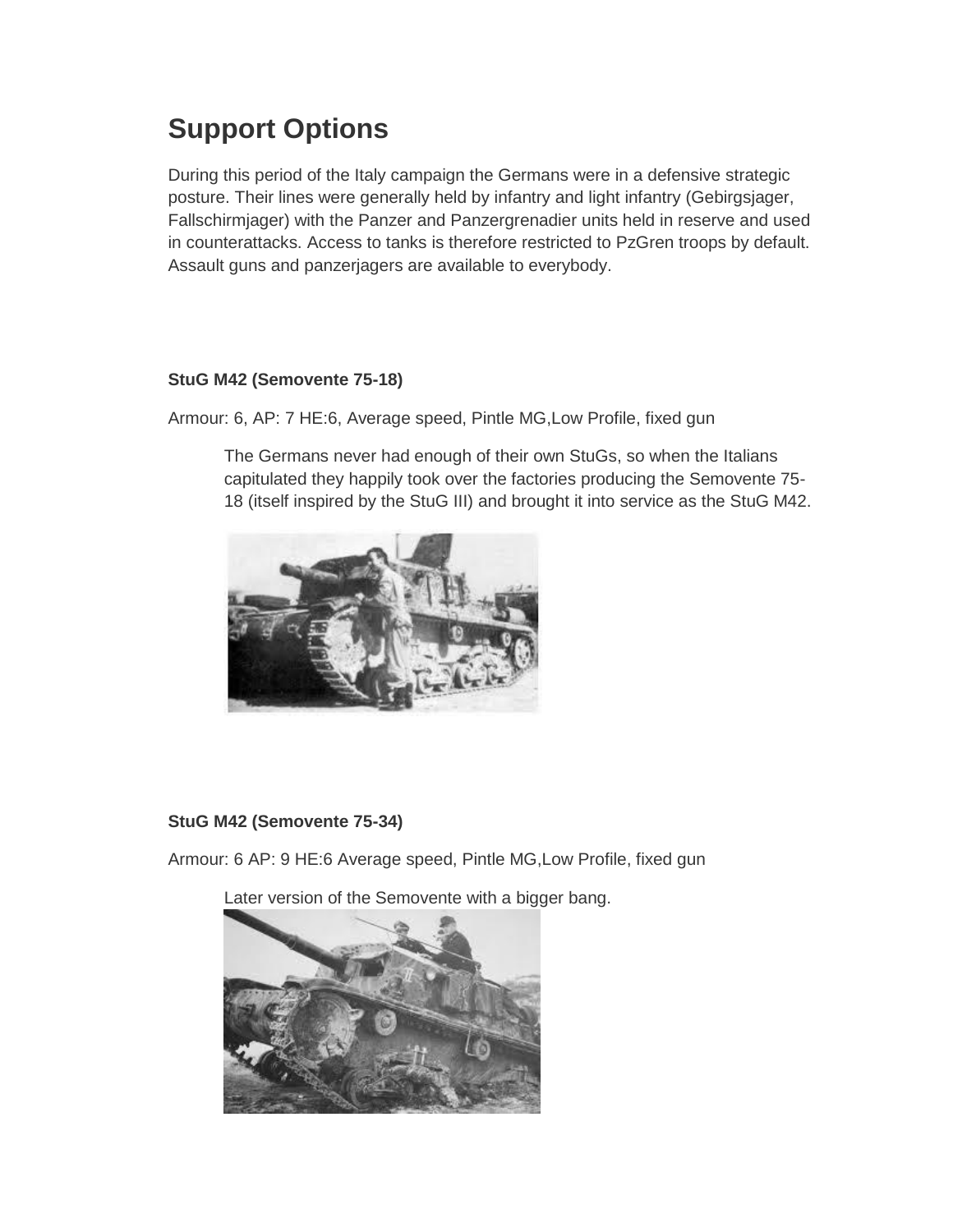#### **StuG M43 (Semovente 105-25)**

Armour: 7 AP: 6 HE:9 Average speed, Pintle MG,Low Profile, fixed gun

Mounted on a similar chassis to the above, but fitted with a howitzer instead of an anti-tank gun. If the M42 was a copy of the StuG III, this was a copy of the StuH 42.



#### **Nashorn**

Armour: 3 AP: 16 HE: 7 Average speed, Open topped, fixed gun

Also known as the Hornisse this tank destroyer mounted the fearsome Pak 43 88mm gun on a mobile chassis.

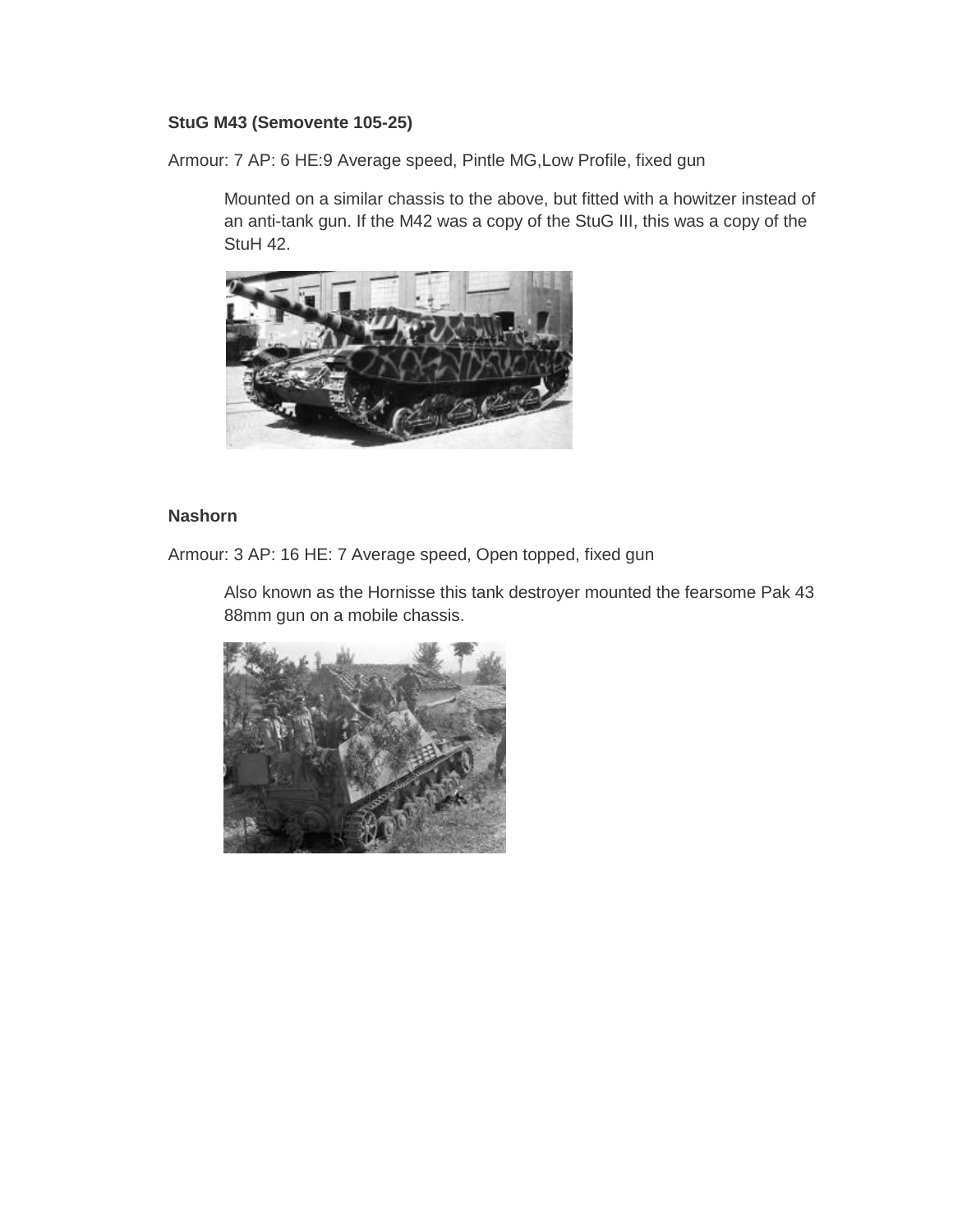#### **Wespe**

Armour: 3 AP:8 HE: 9 Average speed, Open topped, fixed gun

Some armoured formations had some of the 105mm howitzers mounted on spare old Panzer II chassis. In times of need they were sometimes used for direct fire support at the front lines, such as by the Hermann Goring Division.



### **Flak 18**

AP: 12 HE: 7 Junior leader and 9 crew

This heavy 88mm gun is immobile for the purposes of a CoC game.

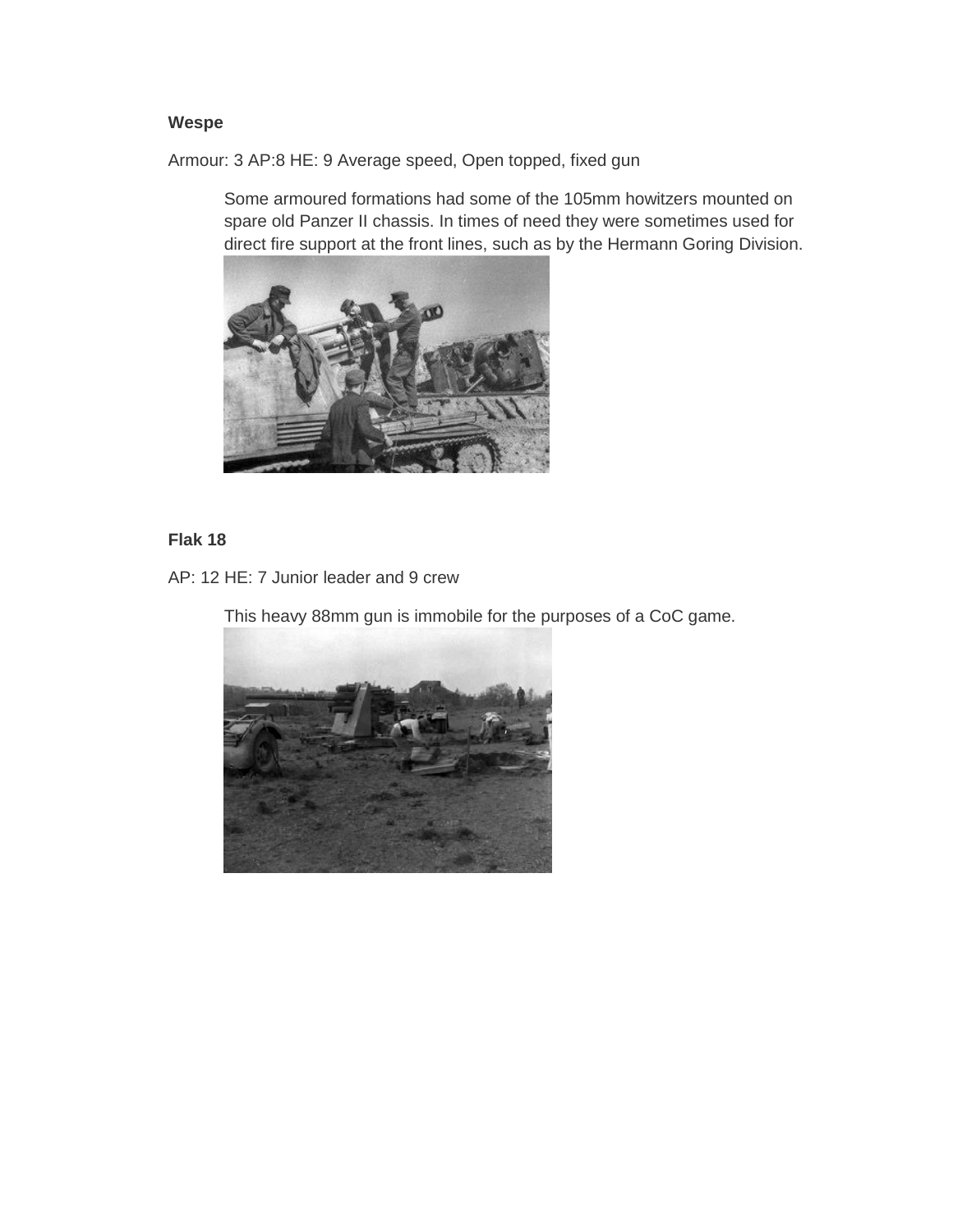#### **Pantherturm:**

Armour: 11, AP:12 HE:5, Coax MG Slow turret

A Pantherturm must be placed before the game at the same time as other defences. Obviously it does not move, but in other respects is treated as a tank. Front/side/rear armour is determined by whatever way the turret is currently facing. The reinforced roof means top armour counts as side armour (good luck finding a way to get a top shot on it though!)

As per the rules in the rulebook for Tank Turret Emplacements the Pantherturm always counts as hull down so can only be hit on a 9+.